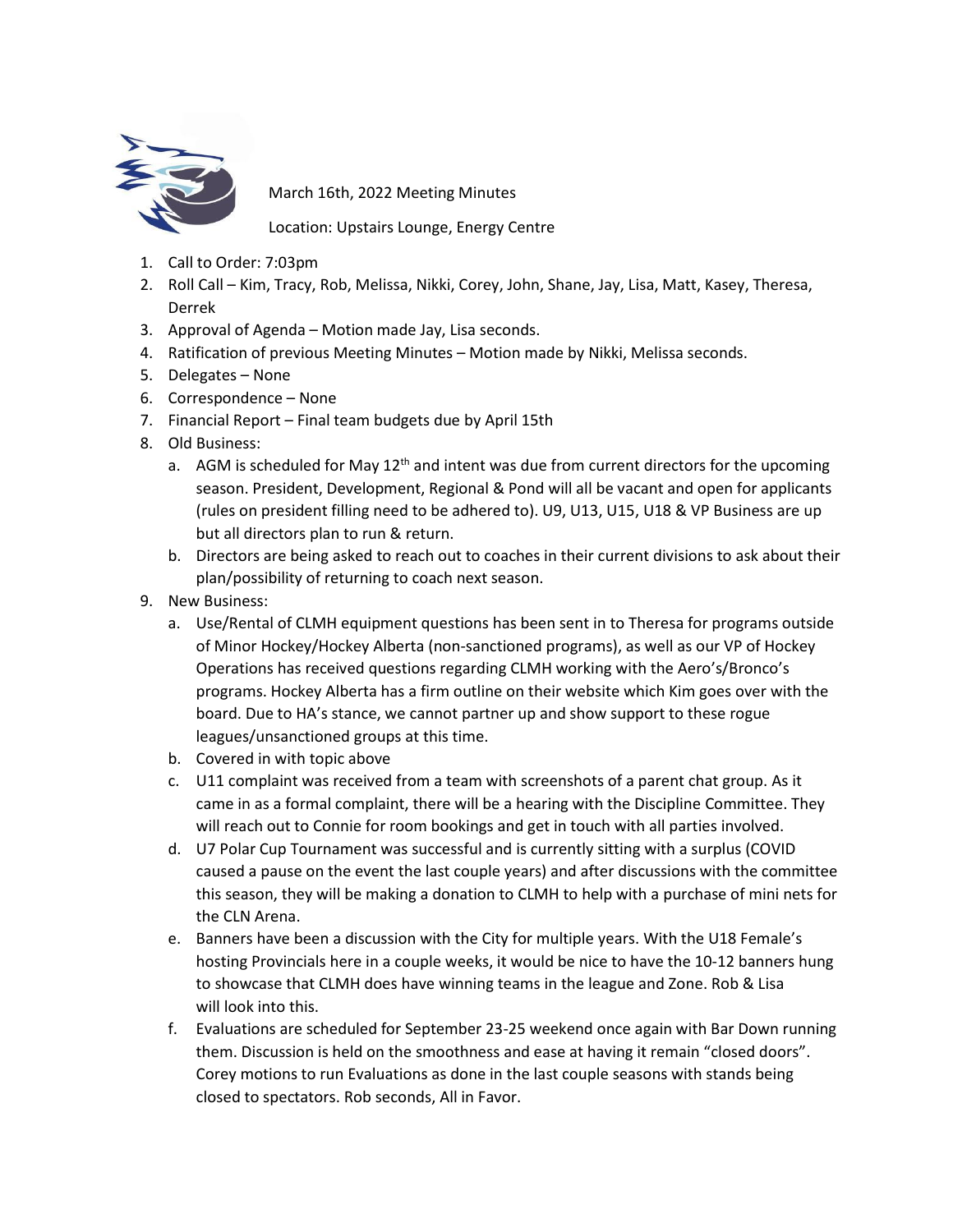- g. Late fee for CLMH returning players pre covid (early 2020) was voted to be changed to a date of June  $15<sup>th</sup>$  (currently June  $30<sup>th</sup>$ ) but was put on the back burner when everything shut down and to not make things harder on families at the time. Connie would like the board to revisit the change of the late fee date, as this will make tracking down items before people leave for holidays/vacation easier. Most associations that have been looked at have a onemonth deadline for players before implementing a late fee, CLMH currently has it as 2 months. Discussion held on the benefits of cutting it back by a couple of weeks, Corey motions to change the late fee this season from June 30<sup>th</sup> to June 15<sup>th</sup>. Rob seconds, All in Favor.
- 10. In Camera
- 11. Disciplinary Committee Discussed in 9.c. Will set dates and update board of directors at next meeting.
- 12. Hockey Operations Report Rob was in discussion with the facility in regards to Live Barn being installed. It is currently sitting with the General Manager for them to look more into it.
- 13. Director Reports

- U18 went 2-20-2 this year. Was a difficult season overall, the team did win their final game of the season and the year end that was held went well.

- U15 team 1 had 7 major injuries, development and cardio throughout the year was good. For players who did choose to show up consistently, they learned a lot. Injuries also helped support the use of affiliates. Team 2had a couple of injuries, and went 6-18-2 in regular season and won against Lloyd in round 1 of the playoffs. This team did have 3 incidents of racist remarks, but unfortunately no jersey numbers were reported at the time so the league couldn't act on them. - U13 has not received coaches/manager reports yet, but both coaches have expressed interest to return next season. From his knowledge, Team 1 did good overall, any losses were close in score. Team 2 was less developed at the start of the season compared to other teams in their league, but finished off by winning their playoff series and the league banner!

- U11 Team 1 was plagued with a lot of issues. Started in Tier 2, did not win anything and were re-tiered by the league into Tier 1 even with the pre-season outcome and amount of players CLMH lost to unsanctioned teams. Discussions need to be held seriously with the League to prevent this happening again. We have lost kids due to the way the season went overall with this team and the league. Team 2 developed well but did struggle also in the league with it's structure. They lost out in the playoffs during OT. Team 3 & 4 currently do not have coach reports on.

- U9 season is wrapping up. Team 1 is in the U11 tournament this weekend. The division donated \$715 to Kidsport Cold Lake from Tournament 50/50 earnings and \$325 to CLFC. Red dividers were purchased for the CLN Arena and some fees were reimbursed to parents. U9 girls were invited to practice with the U11 Jaguars to take a look at female hockey and had a blast. - U7 had a pretty good season. Tournament garnered great responses from attendees. There were a couple issues with parents from a visiting team, but worked everything out in the end. Kasey is also currently working on the Tournament binder with Lisa to help future committees or directors.

- Pond finished up with every player attending Power Skating. Feedback from that was it would have been a good option more towards the start of their season. Coach running the program said the kids all came a long way.